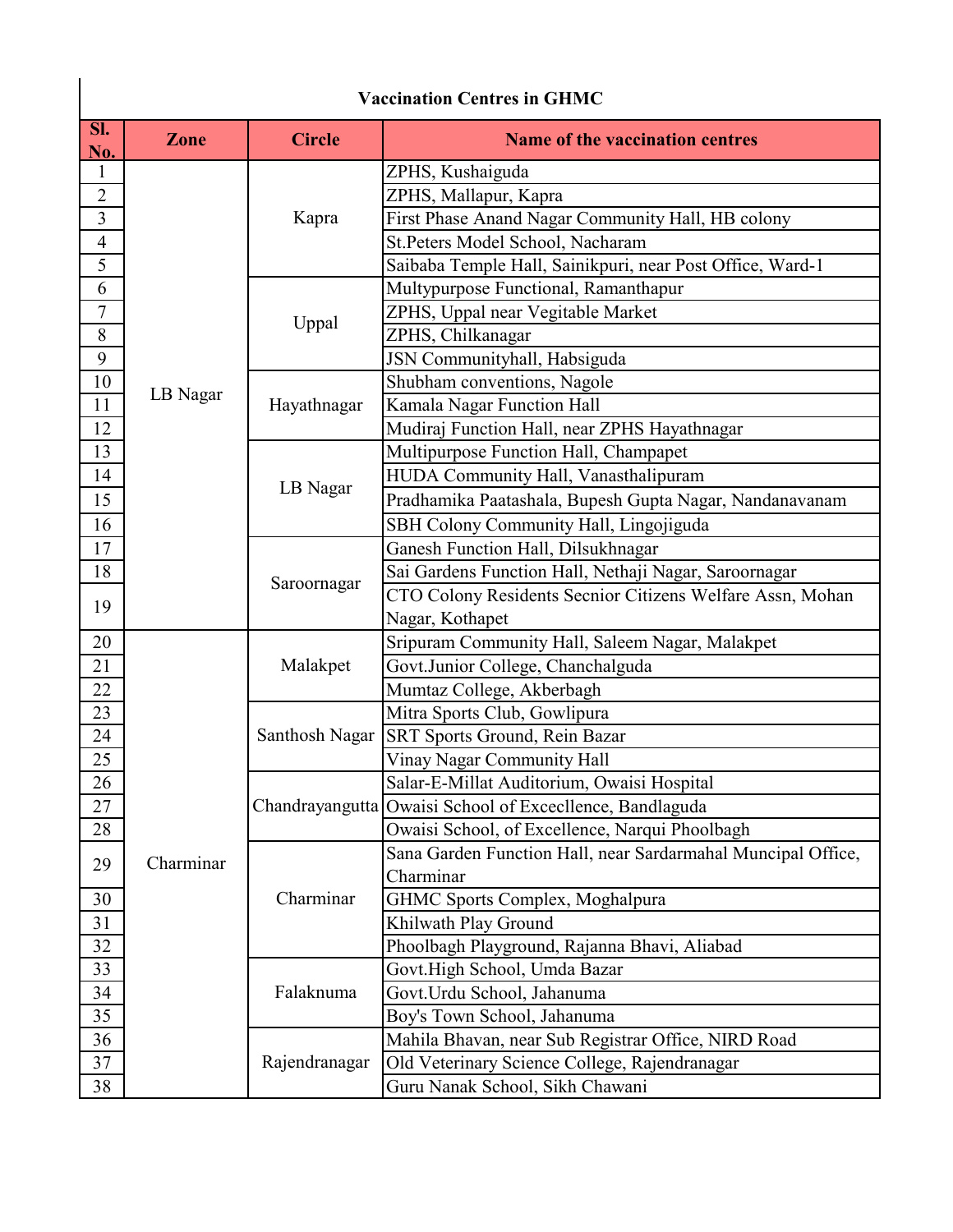| SI.<br>No. | <b>Zone</b>     | <b>Circle</b>  | Name of the vaccination centres                                 |
|------------|-----------------|----------------|-----------------------------------------------------------------|
| 39         |                 | Mehdipatnam    | Vest Function Hall, Shanthi Nagar, Mehdipatnam                  |
| 40         |                 |                | Novodaya Community Hall, Gudimalkapur                           |
| 41         |                 |                | KHK Function Hall, Saber Nagar                                  |
| 42         |                 |                | <b>Bharat Ground, Mallepally</b>                                |
| 43         |                 | Karwan         | Madrasa Arabia Mishkatul -Uloom Residential School,             |
|            | Khairatabad     |                | Hakeempet Kunta, opp. Gate No.2, Paramount Hills                |
| 44         |                 |                | Mesco College of Pharmacy, Mustaidpura, Karwan.                 |
| 45         |                 |                | Sri Sloka High School, Shanthi Ngar, Jiyaguda                   |
| 46         |                 | Goshamahal     | Hindi Nagar Sports Complex, Jambagh, Goshamahal                 |
| 47         |                 |                | Rahimpura Play Ground, Mangalhat                                |
| 48         |                 |                | Savitri Kanya Unnata Paathashala, Maharaj Gunj, Begum Bazar     |
| 49         |                 | Musheerabad    | Govt School Musheerabad                                         |
| 50         |                 |                | Bharat Scourts and Guides School, Gaganmahal                    |
| 51         | Secunderabad    |                | Thallabasthi Community Hall, Kavadiguda                         |
|            |                 |                | MCH Indoor Stadium, Amberpet                                    |
| 53         |                 | Amberpet       | Govt. Jr. College, Kachiguda                                    |
| 54         |                 |                | Venkateshwara Colony Community Hall, Himayathnagar              |
| 55         |                 |                | Gurugovind Singh Ji Sports Complex, Ameerpet                    |
| 56         |                 | Khairathabad   | Nasr Girls School, Khairatabad                                  |
| 57         |                 |                | Sanath Nagar Sports Complex, Sanath Nagar                       |
| 58         | Khairatabad     |                | G. Narayanamma Institue of Techonology and Science for          |
|            |                 | Jublee Hills   | Women, Shaikpet Main Road                                       |
| 59         |                 |                | CMTC, Banjara Hills                                             |
| 60         |                 |                | Sultan Ul Uloom Education, Society, Road No.3, Banjara Hills    |
| 61         |                 |                | Govt High School, Yousufguda                                    |
| 62         |                 | Yousufguda     | DON BOSCO School, Erragadda                                     |
| 63         |                 |                | Prof. Jayashanker Community Hall, Site III, Borabanda           |
| 64         |                 |                | Siddartha Nagar Community Hall Vengalrao Nagar                  |
| 65         |                 | Serlingampalli | Sandhya Covention Hall, Gachibowli                              |
| 66         |                 |                | Community Hall Masjidbanda, Lingampally                         |
| 67         | Serilingampally |                | Khajaguda Indoor Stadium                                        |
| 68         |                 | Chandanagar    | Ayyappa Society Clutural Club Madhapur                          |
| 69         |                 |                | JP Nagar Community Hall Miyapur                                 |
| 70         |                 |                | PJR Stadium Chandannagar                                        |
| 71         |                 |                | Dr.BR.Ambedkar Municipal Kalyana Mandapam, Chandanagar          |
| 72         |                 | Patancheru     | <b>LIG Society Community Center</b>                             |
| 73         |                 |                | Multipurpose Function Hall, Patancheruvu                        |
| 74         |                 |                | Community Hall Ramachandra Reddy Nagar RC Puram                 |
| 75         |                 | Moosapet       | New parvath Nagar Community Hall, Allapur                       |
|            |                 |                | GHMC Multi purpose sports complex, Vivekananda Ground,          |
| 76         |                 |                | Indoor Stadium, Beside K.S Bakery Lane, 6th Phase, KPHB         |
|            |                 |                | Colony, Hyderabad                                               |
| 77         |                 |                | Bhagatsingh park, Allwyn Society, Post Office Road, Fathenagar. |